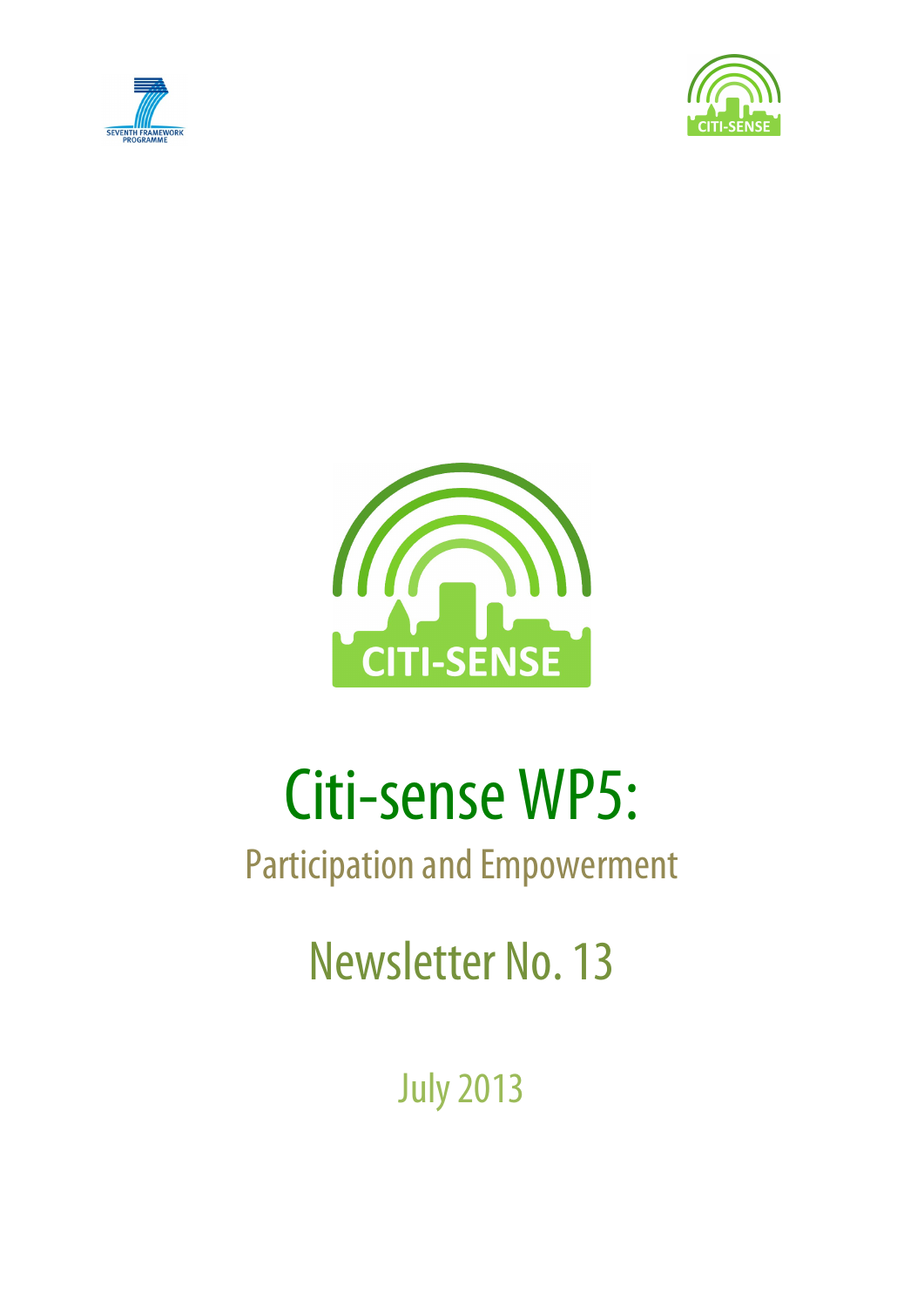



## Articles and Publications.

#### **El teléfono móvil como herramienta de investigación.**

La telefonía móvil puede ofrecer aún mucho más: permite conocer y evaluar las reacciones de los individuos a cambios ambientales. En lugar de utilizar una encuesta tradicional, siempre asociada a un momento concreto, la utilización de teléfonos móviles permite plantearnos la realización de encuestas en diferentes momentos y recibir respuestas geolocalizadas. En el estudio piloto les pedimos a los participantes que manifestasen su nivel de bienestar en varios momentos del día y encontramos que los hombres, de manera sistemática, expresaban un menor nivel de bienestar cuanto más lejos se encontraban de su hogar. Las mujeres, en cambio, no mostraban un patrón significativo. Creemos que hay muchas otras variables, relacionadas o no con el bienestar, que son dependientes del contexto subjetivo del individuo. Tanto su variabilidad, como la posible emergencia de patrones universales, podrían estudiarse a través de este tipo de análisis.

http://innovacion.ticbeat.com/telefono-movil-herramienta-investigacion/

#### **Civic Engagement in the Digital Age.**

The well-educated and the well-off are more likely than others to participate in civic life online – just as those groups have always been more likely to be active in politics and community affairs offline. Political activity in social networking spaces shows a somewhat more moderate version of that trend.

http://pewinternet.org/~/media//Files/Reports/2013/PIP\_CivicEngagementintheDigitalAge.pdf

### Experiencies.

#### **Map visualizes sources of pollution in the city and is overlaid with places in the community that are most vulnerable.**

They say the sunsets in Los Angeles are so beautiful because the smog and hazy sky enhances that pink hue. They are wrong, there is nothing positive about air pollution, and though most know about LA's notorious smog problem, Angelenos are probably not aware of the amount of pollutants surrounding their neighborhoods – where they eat, sleep, and send their kids to school.

http://www.psfk.com/2013/06/los-angeles-air-pollution-map.html

#### **Microsensors help map crowdsourced pollution data.**

Elena Craft in GreenBiz: Michael Heimbinder, a Brooklyn entrepreneur, hopes to empower individuals with his small-scale air quality monitoring system, AirCasting. The AirCasting system uses a mobile, Bluetooth-enabled air monitor not much larger than a smartphone to measure carbon dioxide, carbon monoxide, nitrogen dioxide, particulate matter and other pollutants. An accompanying Android app records and formats the information to an emissions map.